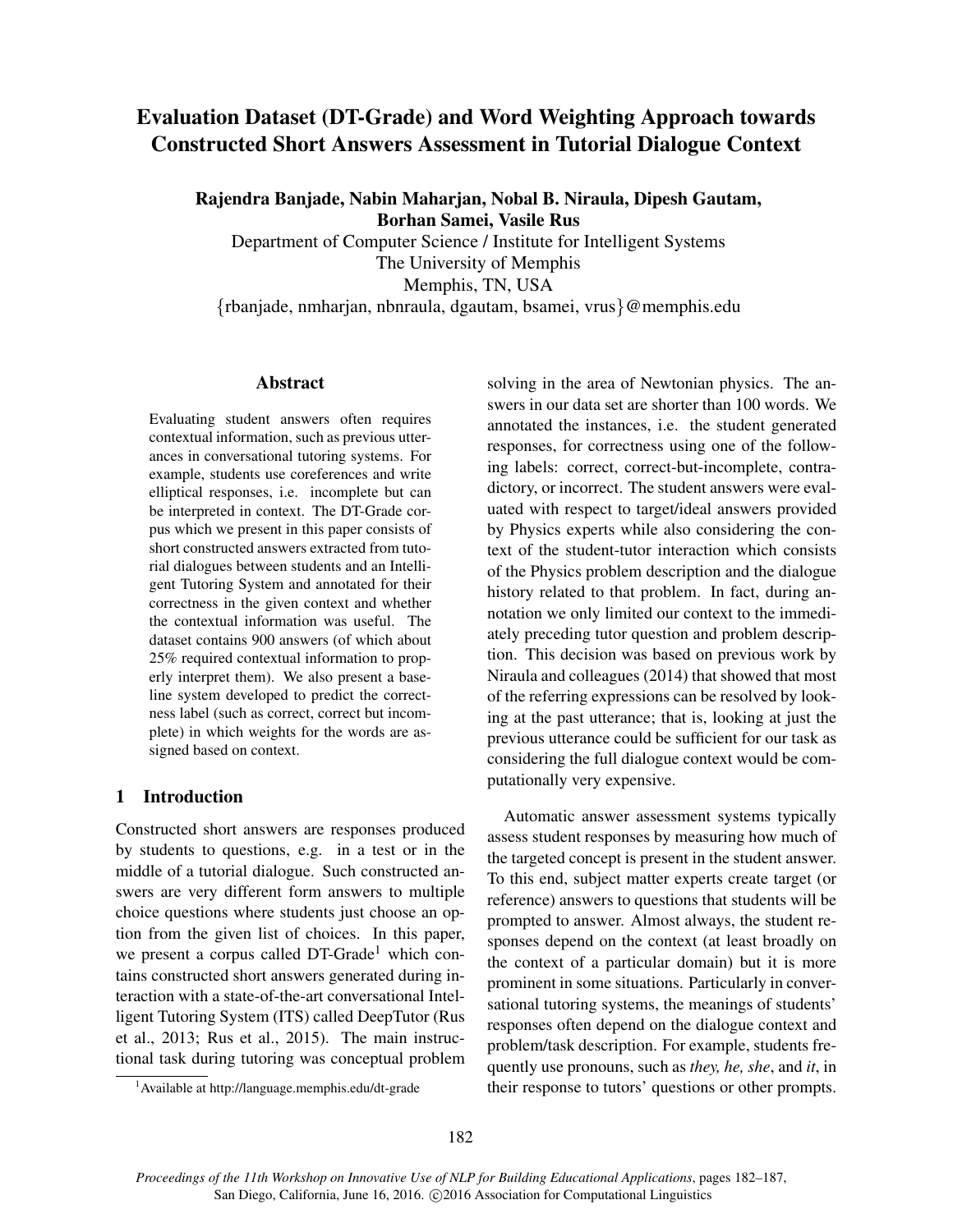In an analysis of tutorial conversation logs, Niraula et al. (2014) found that 68% of the pronouns used by students were referring to entities in the previous utterances or in the problem description. In addition to anaphora, complex coreferences are also employed by students.

Also, in tutorial dialogues students react often with very short answers which are easily interpreted by human tutors as the dialogue context offers support to fill-in the blanks or untold parts. Such elliptical utterances are common in conversations even when the speakers are instructed to produce more syntactically and semantically complete utterances (Carbonell, 1983). By analyzing 900 student responses given to DeepTutor tutoring systems, we have found that about 25% of the answers require some contextual information to properly interpret them.

Problem description: A car windshield collides with a mosquito, squashing it.

Tutor question: How do the amounts of the force exerted on the windshield by the mosquito and the force exerted on the mosquito by the windshield compare?

### Reference answer:

The force exerted by the windshield on the mosquito and the force exerted by the mosquito on the windshield are an action-reaction pair. Student answers:

## A1. *Equal*

A2. *The force of the bug hitting the window is much less than the force that the window exerts on the bug*

A3. *they are equal and opposite in direction* A4. *equal and opposite*

Table 1: A problem and student answers to the given question.

As illustrated in the Table 1, the student answers may vary greatly. For instance, answer A1 is elliptical. The *"bug"* in A2 is referring to the mosquito and *"they"* in A3 is referring to the amount of forces exerted to each other.

In order to foster research in automatic answer assessment in context (also in general), we have annotated 900 student responses gathered from an experiment with the DeepTutor intelligent tutoring system (Rus et al., 2013). Each response was annotated for: (a) their correctness, (b) whether the contextual information was helpful in understanding the student answer, and (c) whether the student answer contains important extra information. The annotation labels, which are similar to the ones proposed by Dzikovska et al. (2013), were chosen such that there is a balance between the level of specificity and the amount of effort required for the annotation.

We also developed a baseline system using semantic similarity approach with word weighting scheme utilizing contextual information.

### 2 Related Work

Nielsen et al. (2008) described a representation for reference answers, breaking them into detailed facets and annotating their relationships to the learners answer at finer level. They annotated a corpus (called SCIENTSBANK corpus) containing student answers to assessment questions in 15 different science domains. Sukkarieh and Bolge (2010) introduced an ETS-built test suite towards establishing a benchmark. In the dataset, each target answer is divided into a set of main points (called content) and recommended rubric for assigning score points.

Mohler and Mihalcea (2009) published a collection of short student answers and grades for a course in Computer Science. Most recently, a Semantic Evaluation (SemEval) shared task called Joint Student Response Analysis and 8th Recognizing Textual Entailment Challenge was organized (Dzikovska et al., 2013) to promote and streamline research in this area. The corpus used in the shared task consists of two distinct subsets: BEETLE data, based on transcripts of students interacting with BEETLE II tutorial dialogue system (Dzikovska et al., 2010), and SCIENTSBANK data. Student answers, accompanied with their corresponding questions and reference answers are labeled using five different categories. Basu et al. (2013) created a dataset called Powergrading-1.0 which contains responses from hundreds of Mechanical Turk workers to each of 20 questions from the 100 questions published by the USCIS as preparation for the citizenship test.

Our work differs in several important ways from previous work. Our dataset is annotated paying special attention to context. In addition to the tutor question, we have provided the problem description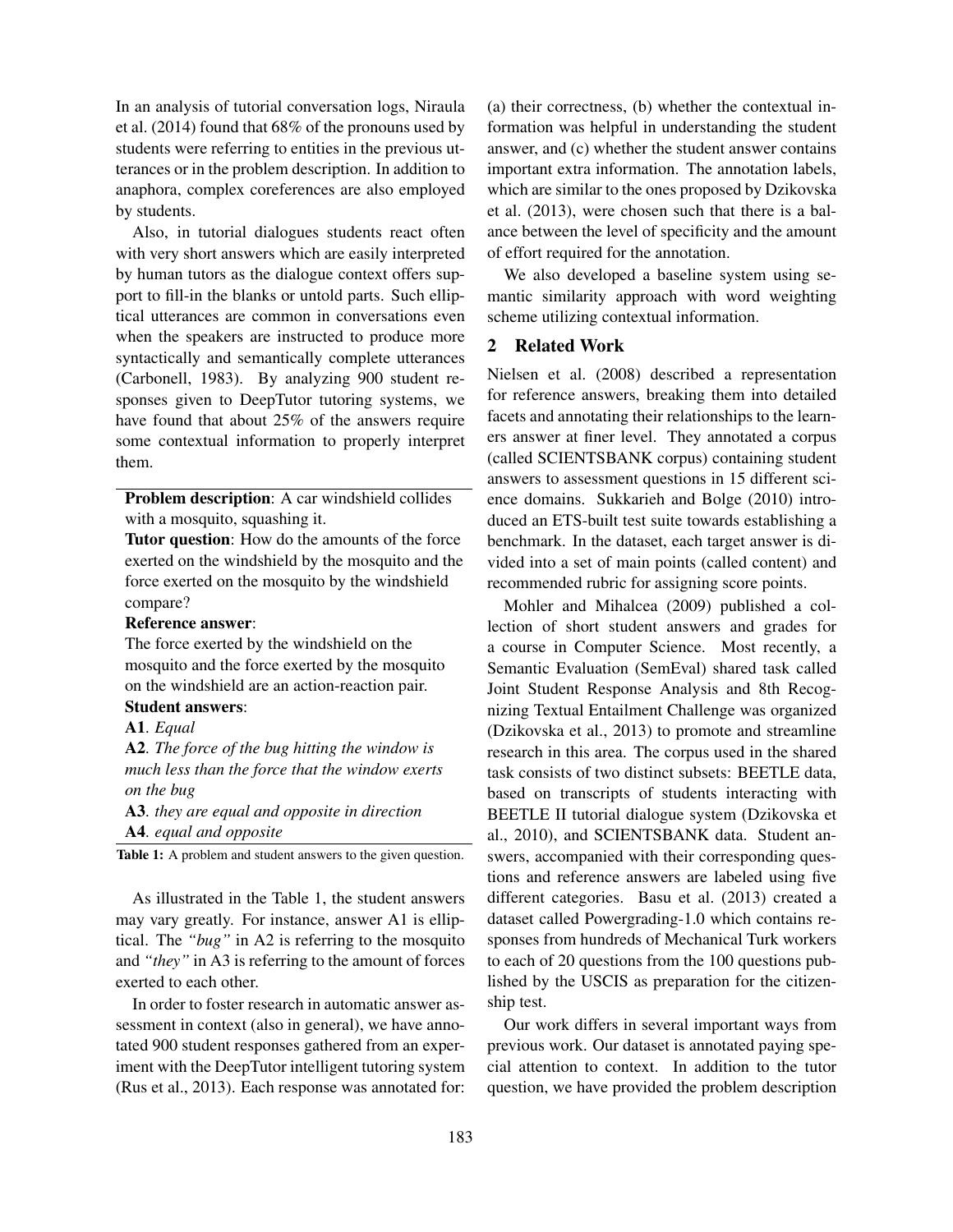as well which provides a greater amount of contextual information and we have explicitly marked whether the contextual information was important to properly interpret/annotate the answer. Furthermore, we have annotated whether the student answer contains important extra information. This information is also very useful in building and evaluating natural language tools for automatic answer assessment.

## 3 Data Collection and Annotation

Data Collection: We created the DT-Grade dataset by extracting student answers from logged tutorial interactions between 40 junior level college students and the DeepTutor system (Rus et al., 2013). During the interactions, each student solved 9 conceptual physics problems and the interactions were in the form of purely natural language dialogues, i.e., with no mathematical expressions and special symbols. Each problem contained multiple questions including gap-fill questions and short constructed answer questions. As we focused on creating constructed answer assessment dataset with sentential input, we filtered out other types of questions and corresponding student answers. We randomly picked 900 answers for the annotation.

Annotation: The annotation was conducted by a group of graduate students and researchers who were first trained before being asked to annotate the data. The annotators had access to an annotation manual for their reference. Each annotation example (see Figure 1) contained the following information: (a) problem description (describes the scenario or context), (b) tutor question, (c) student answer in its natural form (i.e., without correcting spelling errors and grammatical errors), (d) list of reference answers for the question. The annotators were asked to read the problem and question to understand the context and to assess the correctness of the student answer with respect to reference answers. Each of the answers has been assigned one of the following labels.

Correct: Answer is fully correct in the context. Extra information, if any, in the answer is not contradicting with the answer.

Correct-but-incomplete: Whatever the student

provided is correct but something is missing, i.e. it is not complete. If the answer contains some incorrect part also, the answer is treated as incorrect.

Contradictory: Answer is opposite or is very contrasting to the reference answer. For example, "equal", "less", and "greater" are contradictory to each other. However, Newton's first law and Newton's second law are not treated as contradictory since there are many commonalities between these two laws despite their names.

Incorrect: Incorrect in general, i.e. none of the above three judgments is applicable. Contradictory answers can be included in the incorrect set if we want to find all kinds of incorrect answers.

Figure 1: An annotation example.

As shown in Figure 1, annotators were asked to assign one of the mutually exclusive labels - correct, correct-but-incomplete, contradictory, or incorrect. Also, annotators were told to mark whether contextual information was really important to fully understand a student answer. For instance, the student answer in the Figure 1 contains the phrase *"both forces"* which is referring to the force of windshield and the force of mosquito in problem description. Therefore, contextual information is useful to fully understand what both forces the student is referring to. As shown in Table 1 (in Section 1), a student answer could be an elliptical sentence (i.e., does not contain complete information on its own). In such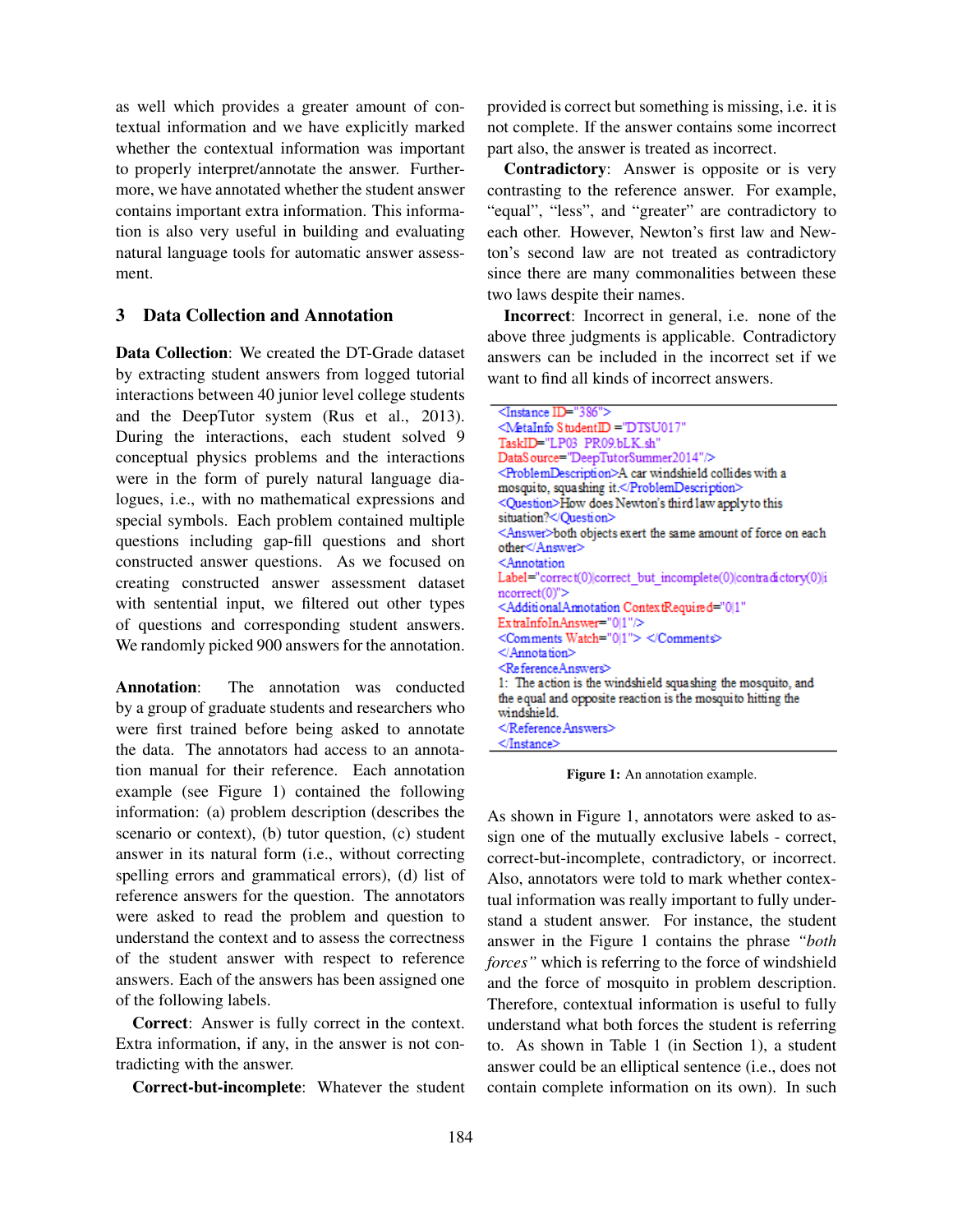| <b>Parameter</b>       | <b>Value</b>   |
|------------------------|----------------|
| A11                    | 900            |
| Correct                | 365 (40.55%)   |
| Correct but incomplete | $209(23.22\%)$ |
| Contradictory          | 84 (9.33%)     |
| Incorrect              | 242 (26.88%)   |
| Requiring context      | 223 (24.77%)   |
| Containing extra info  | 102 (11.33%)   |

Table 2: Summary of DT-Grade dataset.

cases, annotators were asked to judge the student response based on the available contextual information and reference answers and nothing more; that is, they were explicitly told not to use their own science knowledge to fill-in the missing parts.

If a student response contained extra information (i.e., more information than in the reference/ideal answer provided by experts), we asked annotators to ignore the extra parts unless it expressed a misconception. However, we told annotator to indicate whether the student answer contains some additional important information such as a detailed explanation of their answer. The annotators were encouraged to write comments and asked to set the 'watch' flag whenever they felt a particular student response was special/different. Such 'to watch' instances were considered for further discussions with the entire team to either improve the annotation guidelines or to gain more insights regarding the student assessment task.

The dataset was divided equally among 6 annotators who then annotated independently. In order to reach a good level of inter-annotator agreement in annotation, 30 examples were randomly picked from each annotation subset and reviewed by a supervisor, i.e. one of the creators of the annotation guidelines. The agreements (in terms of Cohen's kappa) in assigning correctness label, identifying whether the context was useful, and identifying whether the student answer contained extra information were 0.891, 0.78, and 0.82 respectively. In another words, there were significant agreements in all components of the annotation. The main disagreement was on how to use the contextual information. The disagreements were discussed among the annotators team and the annotations were revised in few cases.

The Dataset: We have annotated 900 answers. Table 2 offers summary statistics about the dataset. The 40.55% of total answers are correct whereas 59.45% are less than perfect. We can see that approximately 1 in every 4 answers required contextual information to properly evaluate them.

## 4 Alignment Based Similarity and Word Weighting Approach

Approach: Once the dataset was finalized we wanted to get a sense of its difficulty level. We developed a semantic similarity approach in order to assess the correctness of student answers. Specifically, we applied optimal word alignment based method (Banjade et al., 2015; Rus and Lintean, 2012) to calculate the similarity between student answer and the reference answer and then used that score to predict the correctness label using a classifier. In fact, the alignment based systems have been the top performing systems in semantic evaluation challenges on semantic textual similarity (Han et al., 2013; Agirre et al., 2014; Sultan et al., 2015; Agirre et al., 2015).

The challenge is to address the linguistic phenomena such as ellipsis and coreferences. An approach can be to use off-the-shelf tools, such as coreference resolution tool included in Stanford CoreNLP Toolkit (Manning et al., 2014). However, we believe that such NLP tools that are developed and evaluated in standard dataset potentially introduce errors in the NLP pipeline where the input texts, such as question answering data, are different from literary style or standard written texts.

As an alternative approach, we assigned a weight for each word based on the context: we gave a low weight to words in the student answer that were also found in the previous utterance, e.g. the tutoring systems question, and more weight to new content. This approach gives less weight to answers that simply repeat the content of the tutors question and more weight to the answers that add the new, asked-for information; as a special case, the approach provides more weight to concise answers (see A1 and A2 in Table 1). The same word can have different weight based on the context. Also, it partially addresses the impact of coreferences in answer grading because the same answer with and without coreferences will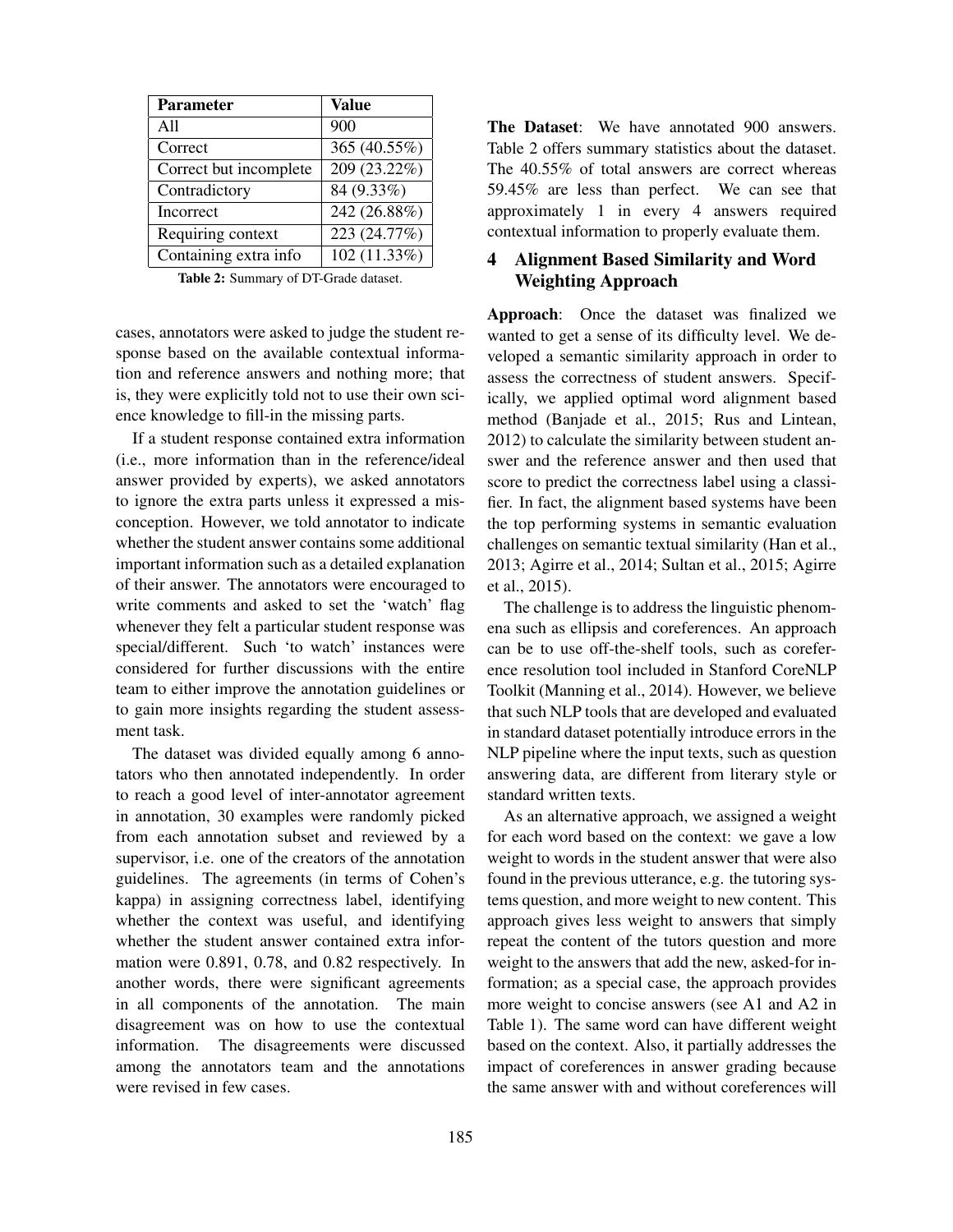be more likely to get comparable scores. The reference answers are usually self contained, i.e. without using coreferring expressions and only those student answers which are also self-contained and similar to reference answer will get higher score. On the other hand, answers using coreferences (such as: they, it) will get lower score unless they are resolved and the student answer becomes similar to reference answer. Giving lower weights to the words, if present in the student answer, for which student could use coreferrences makes these two types of answers somewhat equivalent.

Finally, the similarity score was calculated as:

$$
sim(A, R) = 2 * \frac{\sum_{(a,r) \in OA} w_a * w_r * sim(a,r)}{\sum_{a \in A} w_a + \sum_{r \in R} w_r}
$$

Where A/R refers to student/reference answer and a/r is a token in it. The  $sim(a, r)$  referes to the similarity score between a and r calculated using word2vec model (Mikolov et al., 2013). OA is optimal alignment of words between A and R obtained using Hungarian algorithm as described in Banjade et al. (2015). The  $0 \leq w_a \leq 1$  and  $0 \leq w_r \leq 1$  refer to weight of the word in A and R respectively.

Experiments and Results: In order to avoid noisy alignments, the word-to-word similarity score below 0.4 was set to 0.0 (empirically set). The  $sim(A, R)$  was then used with Multinomial Logistic Regression (in Weka) to predict the correctness label. If there were more than one reference answers, we chose one with the highest similarity score with the student answer. We then set different weights (from 1.0 to 0.0) for the words found in tutor utterance (we considered a word was found in the previous utterance if its base form or the synonym found in WordNet 3.0 (Miller, 1995) matched with any of the words in the previous utterance). We changed the weight in the student answer as well as in the reference answer and the impact of weight change in the classification results were assessed using 10-fold cross validation approach. The changes in classification accuracy with changing weights are presented in Figure 2.

Giving weight of 1.0 to each word is equivalent to aligning words in student answer with the reference



Figure 2: Classification accuracy and weight of the words that are found in the last utterance.

answer without looking at the context. But we can see the improvement in classification accuracy after reducing word weights up to 0.4 (accuracy 49.33%;  $kappa = 0.22$ ) for the words found in the previous utterance and then decreases. It indicates that the words found in previous utterance should get some weight but new words should get more importance. This approach is somewhat intuitive. But deeper semantic understanding is required in order to improve the performance. For instance, sometimes this word weighting approach infers more information and gives higher weight to the incomplete utterance where students true understanding of the context is hard to predict. Furthermore, it is non-trivial to use additional context, such as problem description including assumptions and graphical illustrations.

### 5 Conclusion

We presented a corpus called DT-Grade which contains student answers given to the intelligent tutoring system and annotated for their correctness in context. We explicitly marked whether the contextual information was required to properly understand the student answer. We also annotated whether the answer contains extra information. That additional information can be correct or incorrect as there is no specific reference to compare with but the answer grading systems should be able to handle them.

We also presented a baseline system in which we used semantic similarity generated using optimal alignment with contextual word weighting as feature in the classifier for predicting the correctness label. However, there is enough room for the improvements and using additional features in the classifier or developing a joint inference model such as Markov Logic Network incorporating different linguistic phenomena can be two future directions.